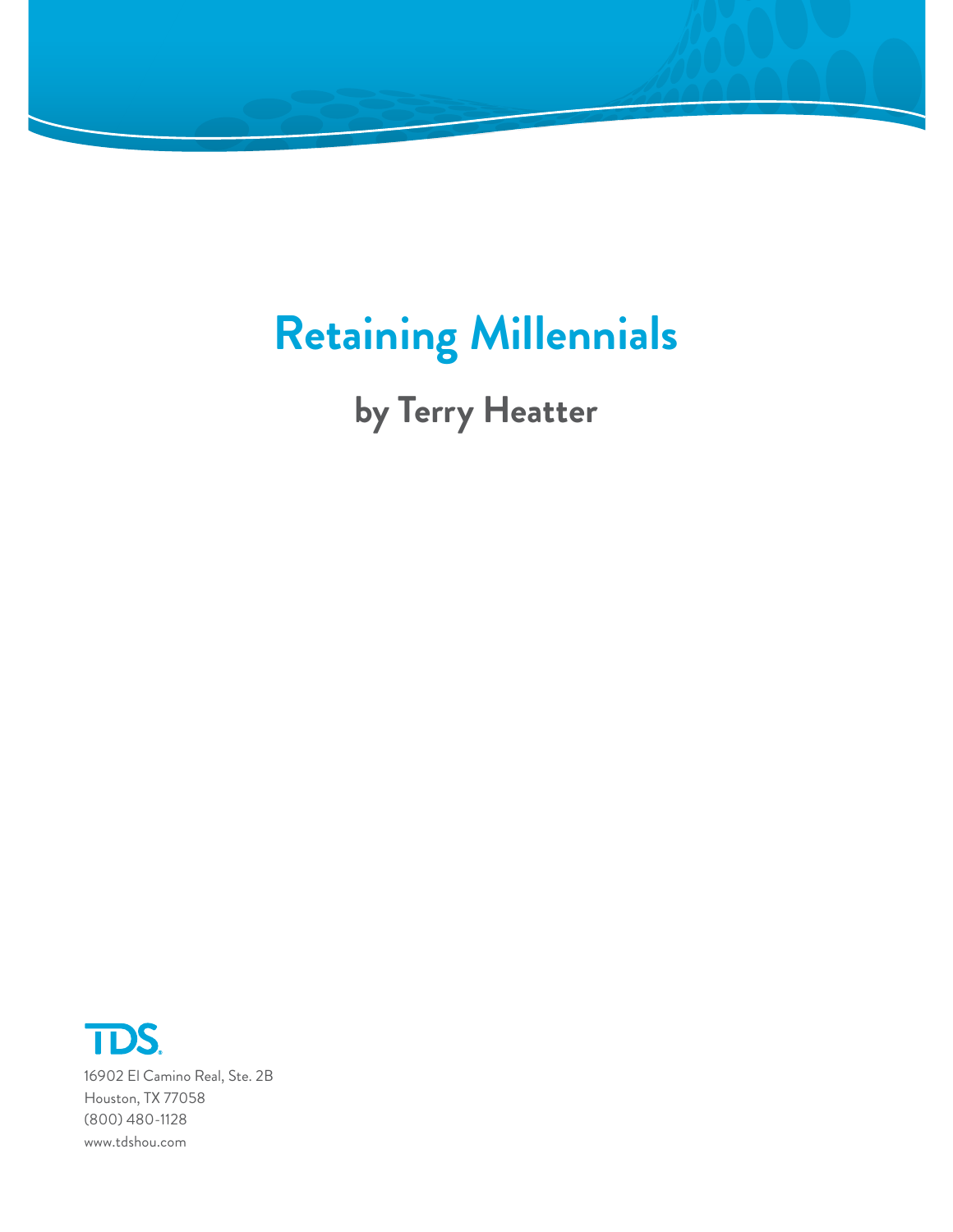TD

## **Give Millennials a Reason to Stay**

Jobs in oil & gas are increasing in number, yet there are fewer and fewer Baby Boomers to work the jobs. A critical factor for your organization's success is finding new employees to fill the gap, and, more importantly, to retain these new employees.

The challenge is that it's difficult to retain employees in the current market. High turnover is commonplace for the latest generation of workers, which has been nicknamed "The Millennial Generation" – those born from the early 1980s to the early 2000s. Turnover refers to instances where employees voluntarily leave their place of employment, and Millennials often have little loyalty to stay with an employer. Organizations frequently lose valuable employees who, from their perspective, simply choose a more attractive workplace. If you have invested time and effort training and developing these employees, you do not want them walking out with valuable knowledge and skills – perhaps to a competitor.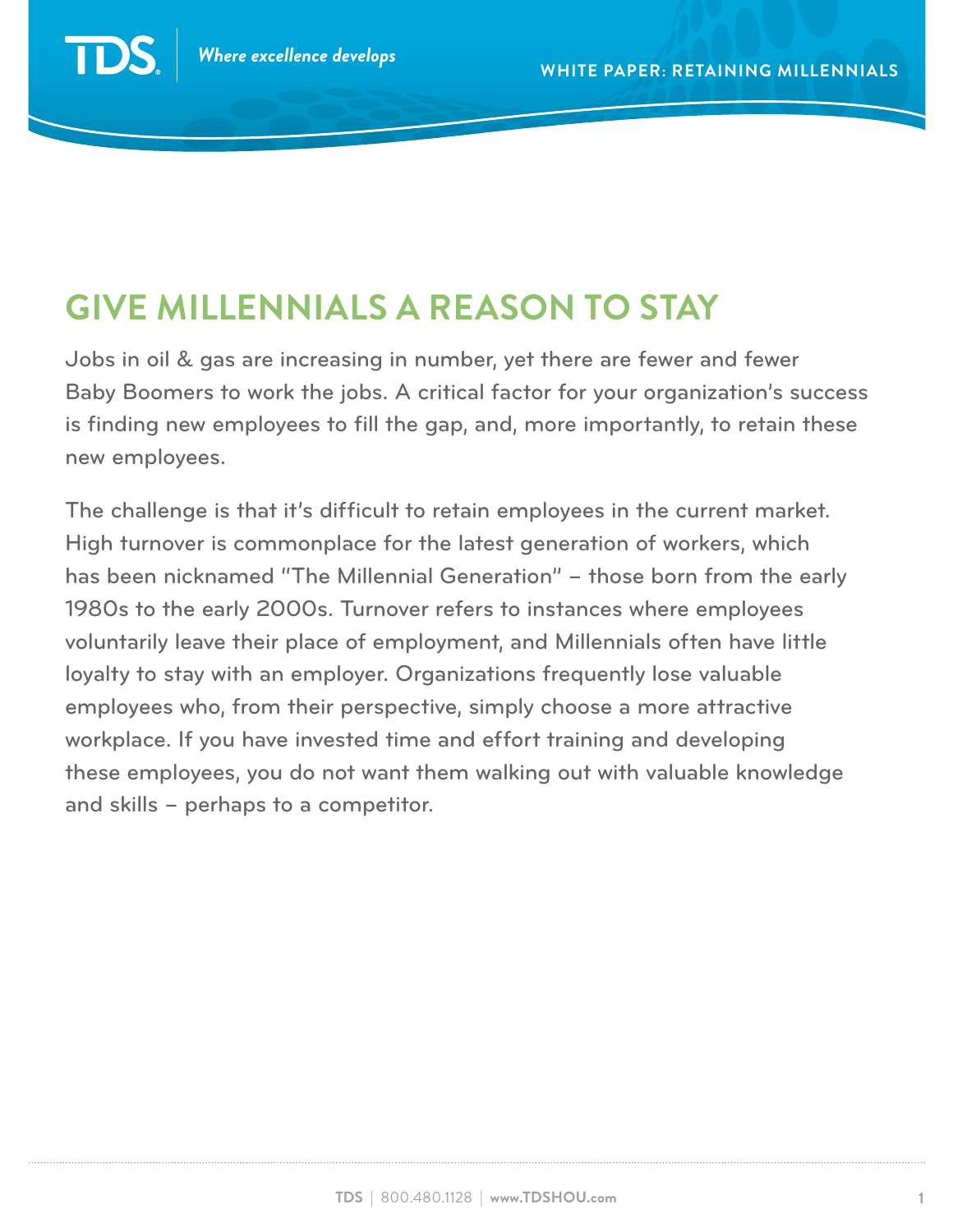#### **Invest in lower turnover**

Consider the costs of turnover at a plant we will call "Houston Chemical" that employs engineers with salaries of \$70,000/yr and loses an average of four engineers a year to turnover. The average cost of losing an employee to turnover is roughly equal to that position's annual salary. That total cost is \$280,000 a year for Houston Chemical. Therefore, it is worth their time to invest in these engineers?

Training is one approach to combat turnover. Imagine providing additional training to a group of engineers at a cost of \$40,000 that resulted in lower turnover. By improving retention by just two engineers, the company can save \$100,000 a year and benefit from more highly trained employees. *(See figure 1)*

#### **Focus on the future**

Given such industry developments as the Eagle Ford Shale play in south Texas, the need to attract and retain workers will only increase. Eagle Ford Shale has created an unsurpassed demand for workers across Texas. Over the next ten years, it could double the number of jobs supporting oil & gas development (Maitland). However, the U.S. Department of Labor predicts a sizeable decrease in the size of the labor force in 2016 due to widespread Baby Boomer retirement (Sujansky & Ferri-Reed, p.3).

The Boomers, of course, are being replaced by the Millennials. Companies should be planning for how they will attract, engage and retain this valuable employee group.

In 2014, 36% of the American workforce will be Millennials (Miller). They will represent 46% of the workforce by 2020. As mentioned earlier, the challenge is retaining

### **Turnover Costs at "Houston Chemical"**

| The Challenge:<br><b>Turnover</b> | The average cost of losing an engineer to<br>turnover is roughly equal to that position's<br>annual salary of \$70,000  |
|-----------------------------------|-------------------------------------------------------------------------------------------------------------------------|
|                                   | If Houston Chemical loses four engineers<br>per year they will lose \$280,000                                           |
| The Solution:<br><b>Training</b>  | To reduce turnover, Houston Chemical<br>develops and implements a new training<br>program which reduces turnover by 50% |
|                                   | Investing in training changes the loss from<br>\$280,000 to \$140,000.                                                  |
| The Result:<br><b>Savings</b>     | If the training program cost \$40,000,<br>then Houston Chemical saves a total<br>of \$100,000                           |

 *Figure 1*

this group of workers. They tend to keep a constant eye out for more interesting positions or opportunities for advancement, and they average only 3-5 years tenure at any one company.

This is not because they are poor workers. On the contrary, they have already shown themselves to be responsible, ambitious employees, and it is this ambition that compels them to find better opportunities. But the career preferences of this generation are somewhat different than those of other generations. To avoid turnover and retain a higher percentage of these employees than competitors, organizations need to focus on the general motivators that have been identified across the generation.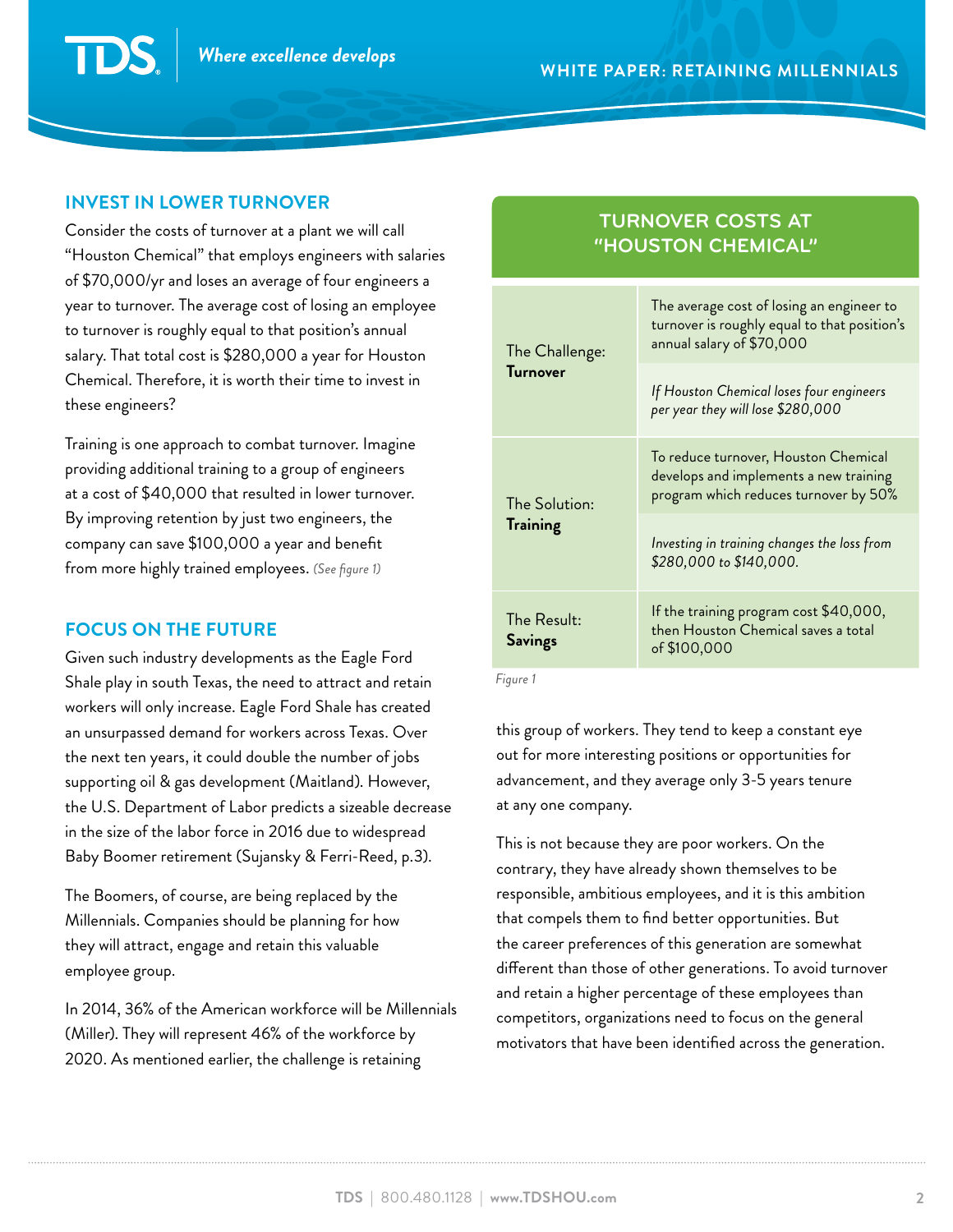#### **What do Millennials want out of a job?**

 $\mathbf{D}$ 

Let us examine a few key principles that, if acted upon, will make your organization more attractive to Millennials, and encourage them to stay.

Job Structure. Millennials like having structure in their jobs. (This represents a shift from Generation X, which tends to value job autonomy more.) This structure requires a supervisor who is willing to proactively guide them in their work. Such guidance should help them understand their value in the organization, and encourages them to get the job done. So, let the employee know why a job or task is important and how it fits into the big picture. Then, provide guidance for the task by establishing milestones and timetables in order to map out the work process. Both the supervisor and employee can work together to determine what these goals and timetables are. Millennials thrive under such direction.

Relationship with superiors. While older generations expected a supervisor to simply be a boss, Millennials want a supervisor who is a coach and mentor. A major reason for turnover is a poor relationship between a worker and his/her supervisor, so make sure that it's proactive and positive. This ambitious generation aspires to progress up organizational ladders quickly, so they want a coach to help them make this happen, and to help them gain the tacit knowledge they need to succeed in the organization.

But not all of the interactions need to be work-specific; feel free to discuss non-work-related subjects such as what you do in your spare time, what movies you've seen lately, how big your family is, or a cool new app you've just downloaded. Millennials want to relate to their superior as a person, and not just as a boss. Remember, members of this generation tend to feel more loyal to a particular supervisor than a company, so a positive relationship with effective guidance is crucial to keep them on board.

Feedback. How and when you provide feedback will make an impact on Millennials. Provide frequent and positive feedback. Let them know you value the work they do. If not told their work is valued, they may assume it is not, and begin to feel unappreciated. Focus on the positive while providing constructive ways to improve the negative.

- *• With feedback, timing is everything. It is ironic that we frequently handle timing better with our household pets than our employees, but the same basic principle holds true: feedback should occur immediately whether the employee does something right or wrong.*
- *• You do not need to gloss over any mistakes they make, but it is necessary to focus on the positive.*
- *• When providing negative feedback, avoid making it personal. Focus on the work itself and not the employee who made it. For example, if a report is filled out wrong, discuss the approach or process, not the employee. "Box C was checked, but it should be Box D" communicates how to fix the problem without making it personal, while "You checked Box C, but you should have checked Box D" is more negative and makes the correction personal.*
- *• And finally, keep feedback specific. "This project was done wrong" is not the kind of feedback that will help an employee do better next time. Make sure you are specific about what on the project went right and what went wrong.*

Investment. Employees can tell when their company is not investing in them. Workers in the energy industry report that they are more willing to change jobs if their companies are not investing in their training and development (Daugherty). Studies show that Millennials want an employer who will "partner" with them to achieve their long-term career goals (Howe & Nadler, p. 9). Many organizations facing budget cuts decide to remove training and development opportunities as a way of saving money,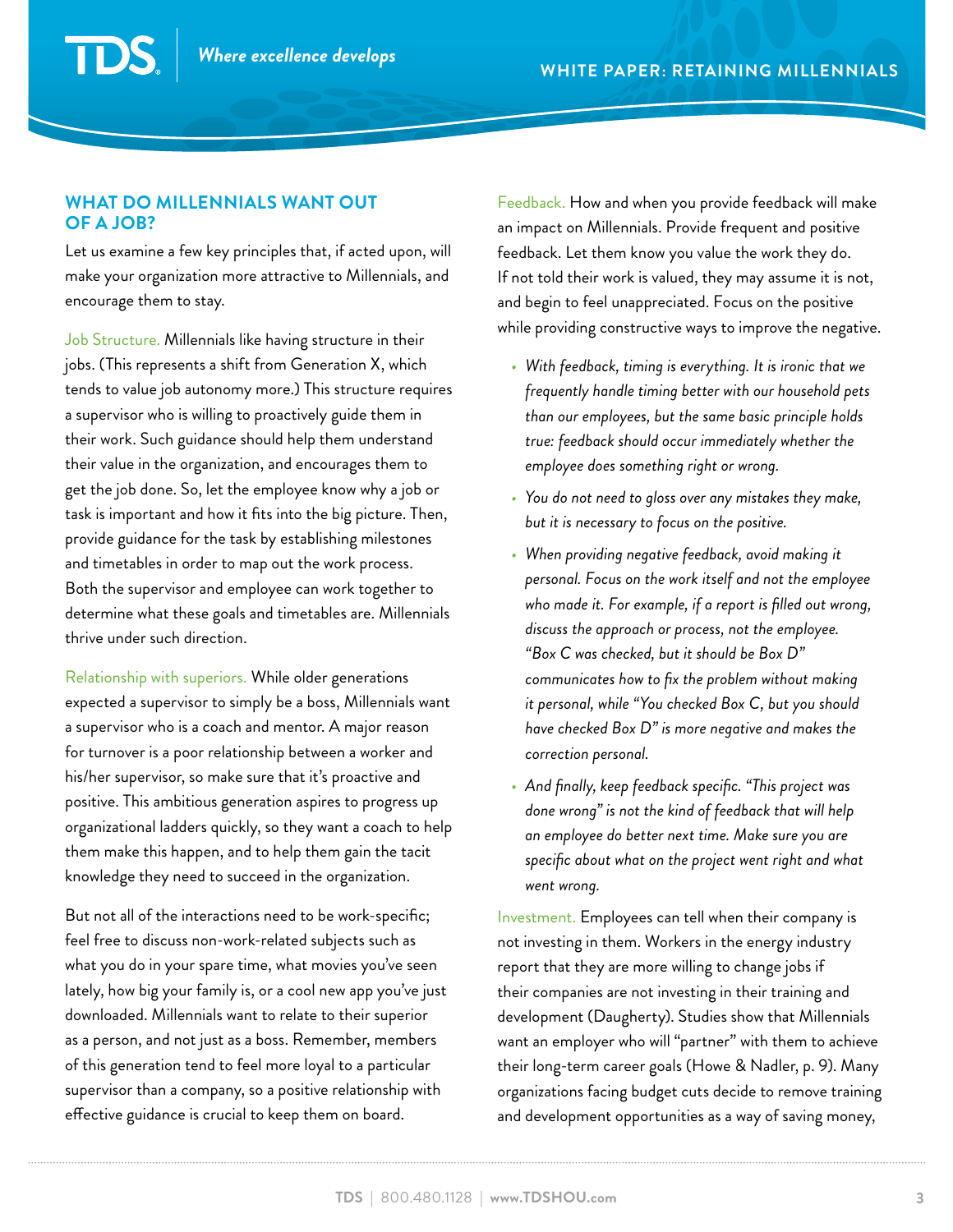but this can be counterproductive to other retention efforts in the long run.

The younger generation values education and wants opportunities for lifelong learning. They put a high premium on education, and they want to continue their education even after graduation, which means learning and development. So invest in their training. Millennials want to be groomed and want opportunities for growth. Let them know that they have a future in your organization beyond what they are doing right now.

One of the pitfalls companies frequently fall into is training just to the specific job tasks, but not training the soft skills such as leadership, team-building, communications, and so on. But organizations who train these skills, that is, develop "the whole person," develop better leaders and are better able to retain their best employees.

Benefits. Millennials are keenly interested in alternative work schedules such as flex-time and telecommuting options. It allows them to maintain a work-life balance, which is highly important to this generation.

Pay is important, too. A study by KEYGroup (Sujanksy & Ferri-Reed, p. 22), with 1,020 respondents, found that salary was among the most important factor when Millennials choose a workplace. The other factors include health benefits, work-life balance, and promotional opportunities. The main things to consider regarding pay is to make sure it is equitable pay. Employees are good at finding out what others in the company are paid, so if they find out that others are paid significantly more to do the same work, their job satisfaction decreases, as does their desire to stay on board.

Retaining employees – particularly the younger ones who are the future of your organization – means protecting your most valuable asset through applying practices that speak to them.

Your organization's future success is likely to be led by Millennials, and a well planned approach to recruit and retain them is crucial. Not sure where to begin? Begin by contacting TDS at 281-488-1128 or by visiting our website at www.tdshou.com.

For more information, email info@tdshou.com **TDS** 16902 El Camino Real, Suite 2B Houston, TX 77058.2635